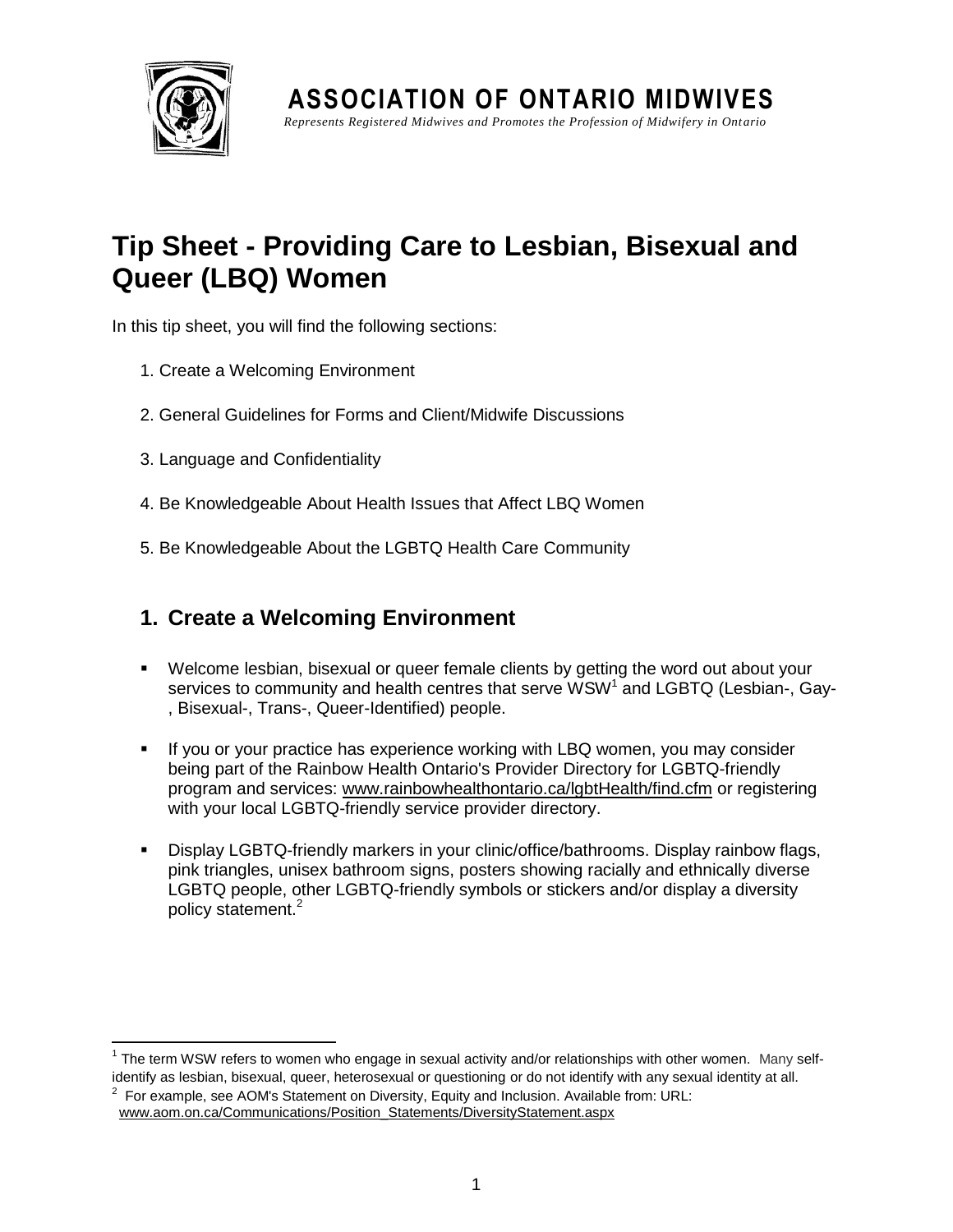

 $\overline{a}$ 

**ASSOCIATION OF ONTARIO MIDWIVES** *Represents Registered Midwives and Promotes the Profession of Midwifery in Ont ario*

- Review and revise all policies, forms and patient literature to eliminate heterosexist bias and non-inclusive language. Heterosexism is the assumption that everyone is, or should be, heterosexual.<sup>3</sup>
- The staff members at the reception should familiarize themselves with inclusive and nonheterosexist language. They are often the first point of contact between a LBQ client and the clinic.
- Make visible and available books, pamphlets, brochures, and other information materials that deal with LGBTQ-related issues. These materials can be obtained via the Internet or at provincial and local community centres that provide service to LGBTQ people.<sup>4</sup>

### **2. General Guidelines for Forms and Client/Midwife Discussions**

- The intake form sets the tone for how comfortable a client will feel about sharing her sexual history, sexual orientation, gender identity, and/or gender expression. It should use gender-neutral language such as "partner(s)" or "significant other(s)." Use "relationship status" instead of "marital status" or do not include this as part of the intake form at all.
- Allow space for the client to define whom they want involved in their care. Recognize that LBQ families, like others, can have complex configurations, including multiple parents and/or other caregivers who are not parents (for example, a known sperm donor).
- LBQ women may also define "family" beyond biological kin. The concept of "chosen family" is an important one in LBQ communities, often due to lack of support from families of origin. LBQ women may prefer to be supported by people from their "chosen" family, especially if their biological kin is unsupportive of her pregnancy, sexual, and/or gender identities or expressions.
- Avoid heterosexist assumptions. For example, you may want to ask "Have you ever used birth control?" instead of "What birth control measures have you used?"
- As with all client contacts, approach the discussions showing empathy and openmindedness. Screen for, address and treat concerns related to domestic, sexual and/or bias-related abuse and violence. It is shown that women who are in relationships with

<sup>3</sup> Registered Nurses' Association of Ontario. RNAO Position Statement: Respecting Sexual Orientation and Gender Identity. June 2007 [cited 2010 Jun 3]. Available from: URL: www.rnao.org/Storage/30/2486 Respecting Sexual Orientation and Gender Identity.pdf

<sup>&</sup>lt;sup>4</sup> For instance, Sherbourne Health Centre, The 519 Community Centre, Family Service Toronto, and Rainbow Health Ontario collaborated to develop the Queer Parenting Info Brochure Series. This series of eight brochures address topics that are relevant to LGBTQ parents, prospective parents and their families. These brochures can be downloaded or purchased on the organizations' websites.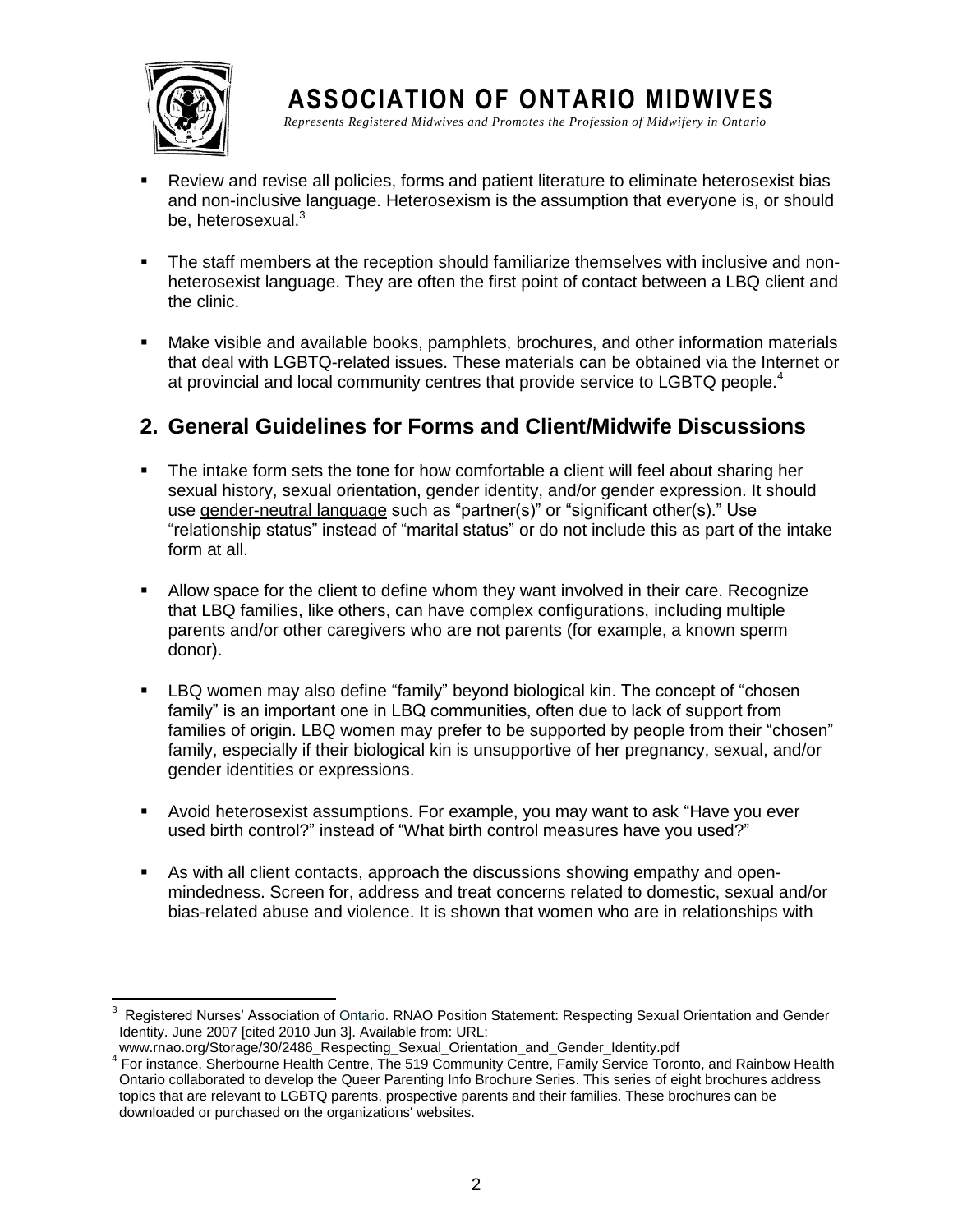

**ASSOCIATION OF ONTARIO MIDWIVES** *Represents Registered Midwives and Promotes the Profession of Midwifery in Ont ario*

women who experience domestic abuse are less likely than heterosexual women to seek help in the medical system and are less likely to turn to shelters.<sup>5</sup>

- Avoid making assumptions about the client's sexual identity or about her sexual and health behaviours based on her appearance, physical, mental, intellectual and linguistic abilities or racial, ethnic and religious backgrounds. Let the client tell you about herself and her issues.
- Ask open-ended questions to solicit information about stressors and supports. Many LBQ women withhold relevant information from their health care providers for fear of discrimination. Sensitivity towards issues facing LBQ women is especially important since a disproportionate number of LBQ women have been victims of physical, mental and/or sexual discrimination, intimidation and abuse when compared to the general population.<sup>6</sup>
- Remember that LBQ women, like others, often face multiple layers of intersecting identities and oppressions. For example, racism, classism and ableism can intersect with homophobia and/or biphobia to significantly affect physical, emotional and mental health.

### **3. Language and Confidentiality**

- Listen to how your clients describe their sexual orientation, gender identity, family configurations and relationship(s). Reflect their choice of language. If you are in doubt as to how to refer to a client, ask what word, phrase or pronoun they prefer. The key is to follow the client's lead about their self-description (which builds respect and trust) while exploring how this relates to their current and potential medical needs.
- Ask questions about sexual behaviour, not sexual identity. Remember that behaviour is what is most relevant to the care you are offering.
- Displaying a confidentiality statement prominently and providing it in writing to every client will encourage LBQ women and other clients to disclose information pertinent to their health knowing that it is protected.

#### **4. Be Knowledgeable About Health Issues that Affect LBQ Women**

 Recognize that many LBQ women become pregnant through donor insemination (sometimes referred to as "alternative" or "artificial" insemination). While most do not have a history of taking fertility medication or other interventions to facilitate pregnancy,

l <sup>5</sup> Hudspith M, Minister's Advisory Council on Women's Health. Caring for Lesbian Health: a resource for health care providers, policy makers and planners. 1999 Sep [cited 2010 Jun 7]. 16. Available from: URL: www.health.gov.bc.ca/library/publications/year/1999/caring.pdf

<sup>6</sup> Rainbow Health Ontario. LGBT Health Issues. Available from: URL: www.rainbowhealthontario.ca/lgbtHealth/lgbtHealthIssues.cfm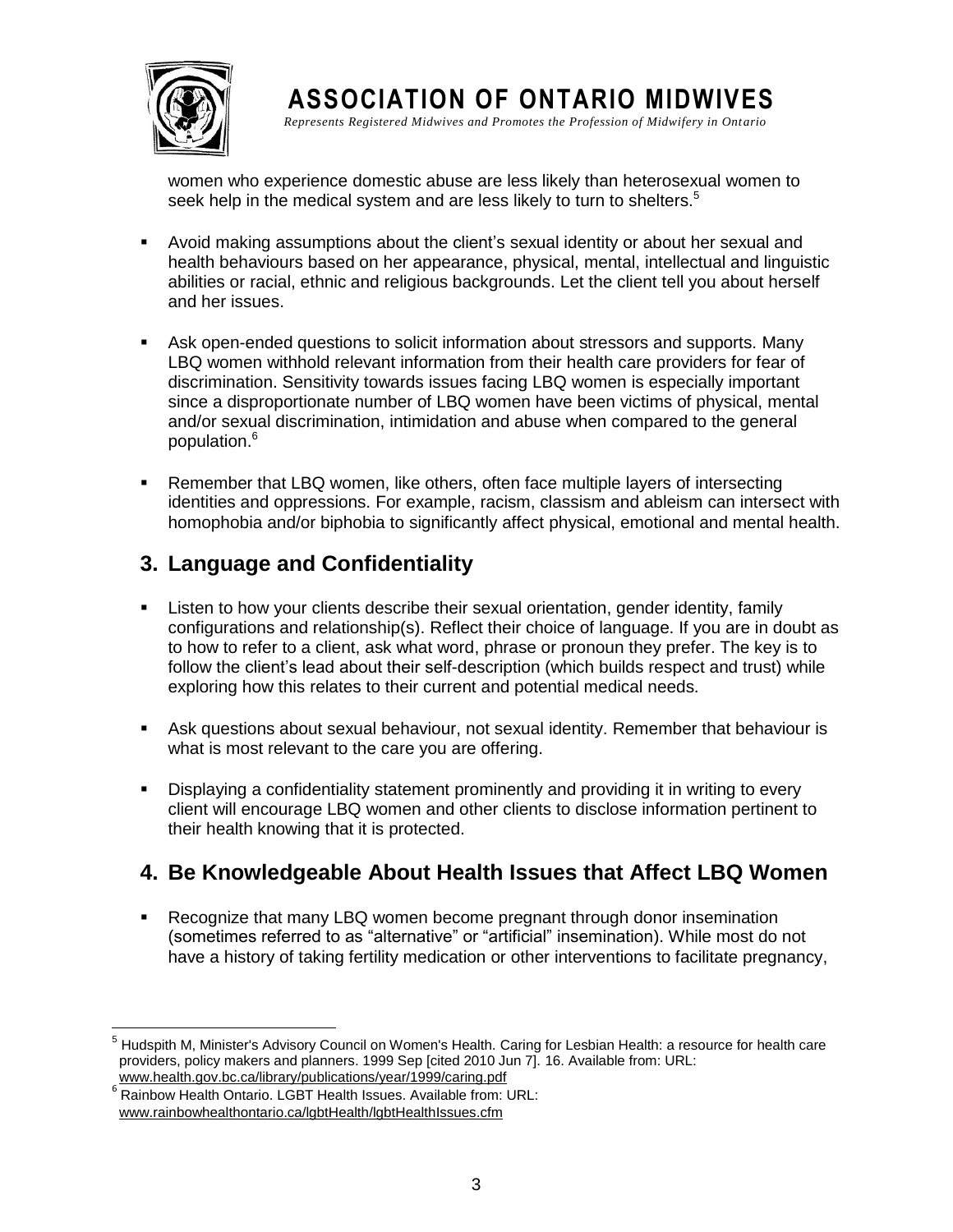

 $\overline{\phantom{a}}$ 

**ASSOCIATION OF ONTARIO MIDWIVES** *Represents Registered Midwives and Promotes the Profession of Midwifery in Ont ario*

some women do. Be aware of the medication they may have used and/or intervention that may have taken place prior to conception.<sup>7</sup>

- As with all clients, ask questions about the client's previous experiences with pregnancy. Do not assume from your client's sexual orientation that she has not or does not have male-identified partners. It is estimated that 23% to 50% of lesbians have been pregnant and have children from previous relationships.<sup>8</sup>
- Recognize that LBQ women, as with all women, have a wide range of gender expressions. Reproductive and sexual health needs should not be assumed based on a client's butch, gender-ambiguous, masculine-identified or feminine-identified presentation.<sup>9</sup>
- Keep in mind that your client may not have ever had an internal exam. Some health care professionals and their patients are misinformed about the need for LBQ women to receive pelvic exams and Pap tests. Many health care providers believe that sexually transmitted infections (STIs) cannot be transmitted through woman-to-woman contact and, due to heterosexist bias, many LBQ women have not received adequate or any internal exams. <sup>10</sup> Appointments provide an opportunity to discuss and educate about Pap tests and testing for STIs.<sup>11</sup>
- Recognize that bisexual women may face unique social stressors and health challenges. For instance, many bisexual-identified women feel marginalized by both the heterosexual and lesbian communities and this has significant impact on their mental, emotional and physical health and availability of support during pregnancy.

# **5. Be Knowledgeable About the LGBTQ Health Care Community**

 Be aware of local, provincial, national and web-based resources for LBQ women and LGBTQ communities. Build collaborative relationships between your clinic and local organizations and support groups. Refer to the list in this tip sheet for groups that serve LBQ women.

 $7$  For more information on queer women's access to donor insemination, see Queer Parenting Info: Insemination Procedure. Sherbourne Health Centre, Family Service Toronto, and Rainbow Health Ontario. 2009 Mar [cited 2010 Jun 15]. Available from: URL: http://lgbtqparentingconnection.ca/resources.cfm?mode=3&resourceID=12913d3c-3048-8bc6-e828-68358d05fc97

<sup>8</sup> Hudspith M, Minister's Advisory Council on Women's Health. Caring for Lesbian Health: a resource for health care providers, policy makers and planners. 1999 Sep [cited 2010 Jun 7]. 16. Available from: URL: http://www.health.gov.bc.ca/library/publications/year/1999/caring.pdf

<sup>&</sup>lt;sup>9</sup> Planned Parenthood and Sherbourne Health Centre. (DIS)ENGAGED: A Report on the Challenges and Barriers in [Sexual and Reproductive Health faced by Women who have Sex with Women.](http://www.ppt.on.ca/pdf/reports/wsw.pdf) 2008 Apr 10 [cited 2010 Jun 17]. 11. Available from: URL: http://www.ppt.on.ca/pdf/reports/wsw.pdf

<sup>&</sup>lt;sup>10</sup> One report shows that "WSW were ten times less likely to have received timely pap tests than their non-WSW counterparts." Ibid.

 $11$  Hudspith M, Minister's Advisory Council on Women's Health. Caring for Lesbian Health: a resource for health care providers, policy makers and planners. 1999 Sep [cited 2010 Jun 7]. 14. Available from: URL:http://www.health.gov.bc.ca/library/publications/year/1999/caring.pdf\